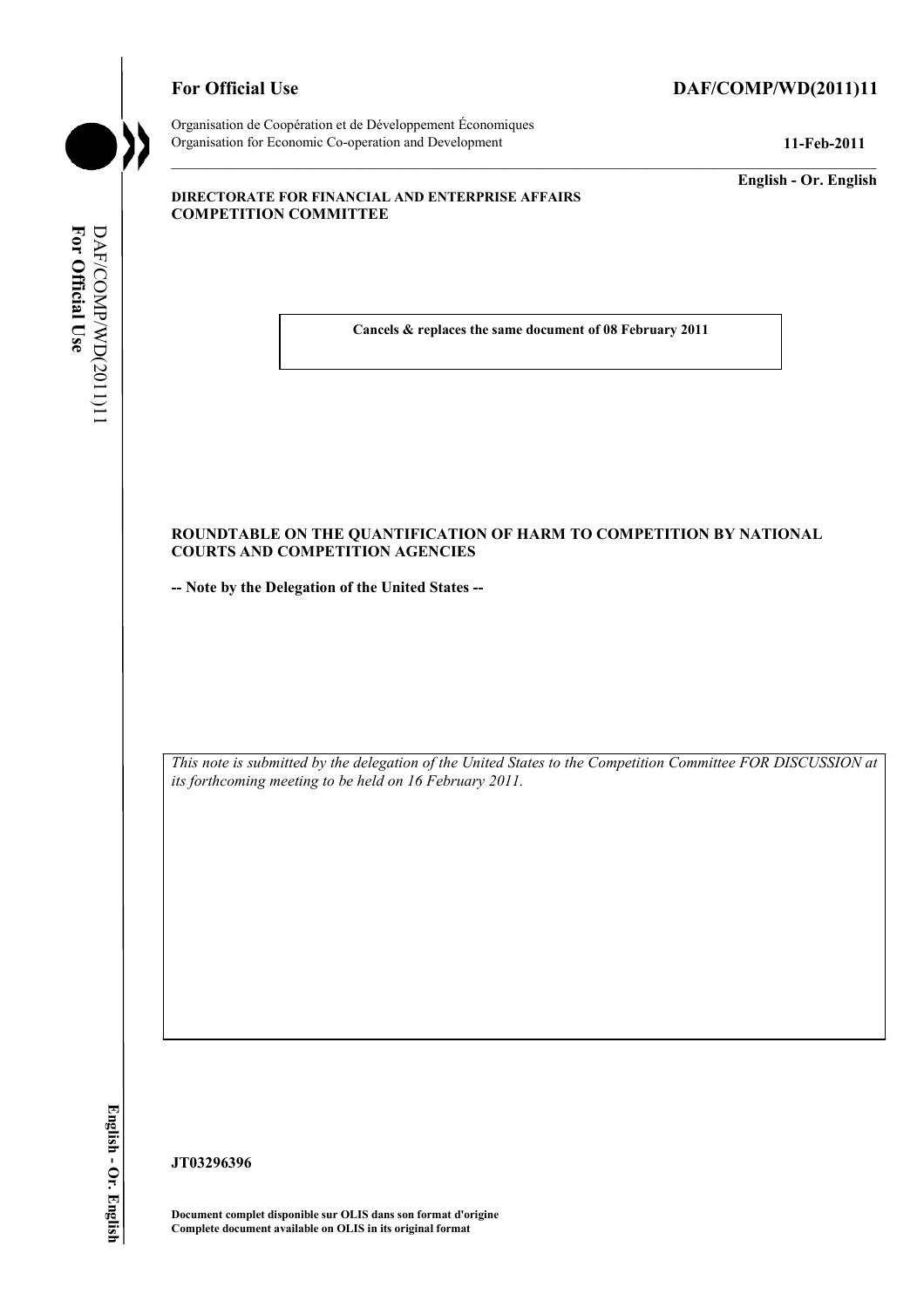$\overline{a}$ 

## **ROUNDTABLE ON THE QUANTIFICATION OF HARM TO COMPETITION BY NATIONAL COURTS AND COMPETITION AGENCIES**

## **-- Note by the United States --**

1. This paper responds to the Chairman's invitation for written submissions. It discusses the role of quantification of harm in public and private enforcement of the U.S. antitrust laws, standing requirements for private plaintiffs, including causation and indirect injury issues, the types of injury that are compensable under U.S. law, methods for quantifying damages that have been used in U.S. courts, the pass-on defense, data availability issues, and the integration of economics into the legal process. It concludes with some views on the general experience of the Antitrust Division of the U.S. Department of Justice ("Division") and Federal Trade Commission ("FTC") (collectively "the agencies") in this area.

#### **1. Role of quantification of harm to competition in public and private enforcement**

2. To establish a violation of U.S. antitrust law, the plaintiff—whether the government or a private party—must show actual or threatened harm to the competitive process. Quantification is not required. To recover damages from an antitrust violation in federal court litigation, a plaintiff must quantify its injury, but damages actions are nearly always private, so the U.S. competition agencies normally are not required to quantify effects on competition as a part of enforcing the antitrust laws.<sup>1</sup>

3. In measuring overall agency performance (rather than in an enforcement context), however, the agencies do estimate savings to U.S. consumers from their antitrust enforcement. In connection with cartel enforcement, the Division estimates consumer savings as 10% of the annual U.S. sales in the relevant market, unless the cartel had a duration of less than a year, in which case the estimate is 10% of sales over the life of the cartel.<sup>2</sup> The 10% figure is a conservative estimate of the average price effect of cartels.<sup>3</sup> For horizontal merger enforcement, the agencies' estimate is generated by multiplying the annual U.S. sales in

 derives pecuniary gain from the offense, or if the offense results in pecuniary loss to a person other than the defendant, the defendant may be fined not more than the greater of twice the gross gain or twice the gross average gain was about 10% of the volume of commerce, and the corresponding loss to victims was greater 1 The U.S. Department of Justice does some quantification of injury from cartel activity in determining fines. A provision of U.S. criminal law occasionally relied upon in cartel cases provides that "[i]f any person loss." *See* 18 U.S.C. § 3571(d). To avoid the complication of estimating gains or losses in each case, the base corporate fine for a criminal antitrust violation is set at 20% of the affected volume of commerce. *See*  1 U.S. SENTENCING COMMISSION, FEDERAL SENTENCING GUIDELINES MANUAL § 2R1.1(d)(1) (2010). The use of 20% was explained by the United States Sentencing Commission on the basis that the estimated than the gain to the violators. *See id.* Application Note 2. The Guidelines favor requiring restitution, but the private damages actions discussed below compensate those injured by antitrust violations. Restitution, however, is a condition of acceptance into the Antitrust Division's leniency program. *See* Antitrust Division, U.S. Department of Justice, Corporate Leniency Policy A.5 (Aug. 10, 1993), *available at*  http://www.justice.gov/atr/public/guidelines/0091.pdf.

 $\overline{2}$ 2 Occasionally, the estimate is instead based on publicly available information about the actual price effect of a particular cartel.

<sup>3</sup>*See, e.g.*, John M. Connor, *Price-Fixing Overcharges: Legal and Economic Evidence*, *in* 22 RESEARCH IN LAW AND ECONOMICS 59 (John B. Kirkwood, ed. 2007).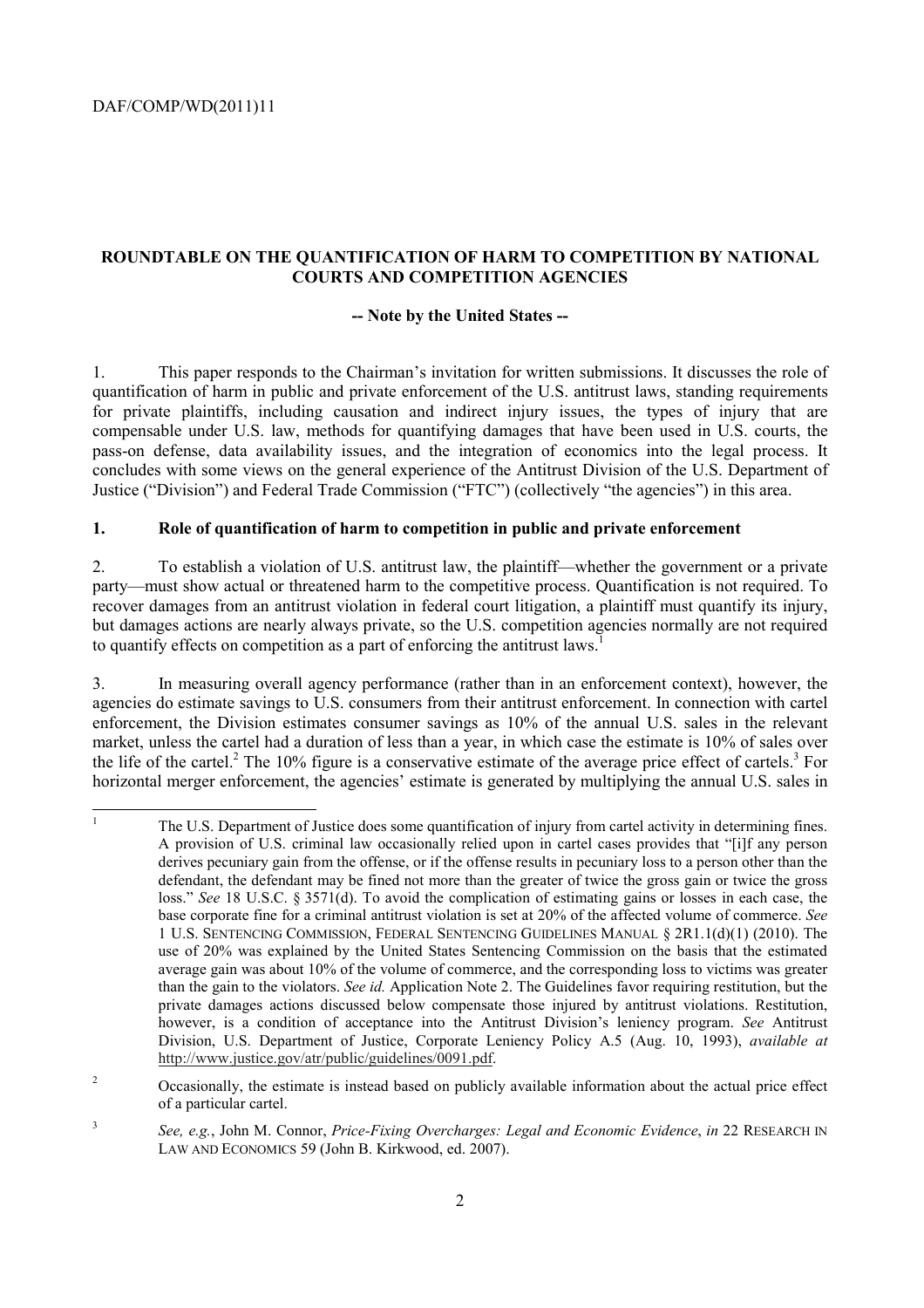largely by market shares. For all other enforcement, the estimate used is 1% of the annual sales in the the relevant market by a prediction of the likely price increase the merger would have caused. For a relatively small number of mergers, such a prediction is made in the course of the investigation, but for a substantial majority of mergers, the prediction is made using a simple model of oligopoly and driven relevant market, unless the investigation itself generates a more precise estimate.

4. In the course of investigations of proposed mergers, the U.S. competition agencies often develop indications of likely harm, much as the consumer savings estimates are generated, and far more precise estimates sometimes are developed using the detailed evidence obtained in an investigation. In some cases, especially involving horizontal mergers, quantitative predictions of likely price effects are generated. This can be done using models of competitive interaction calibrated to fit the particular industry under investigation. It can also be done on the basis of an econometric analysis of the relationship between market structure and prices. In cases involving horizontal mergers, the U.S. competition agencies also quantify likely efficiencies (based on submissions of the merging parties) and assess whether they are of a type and magnitude such that they would prevent a net increase in price.

5. In the course of investigating a consummated merger – and such investigations are relatively uncommon -- the U.S. competition agencies sometimes conduct detailed statistical analyses of the effects the merger has had on prices. $4$ 

# **2. Standing to recover damages in private litigation**

 $\overline{a}$ 

6. U.S. law provides that "any person who shall be injured in his business or property by reason of anything forbidden in the antitrust laws may sue" in federal court and "recover threefold the damages by him sustained, and the costs of suit, including a reasonable attorney's fee."<sup>5</sup> Another provision of U.S. antitrust law, referred to as the "statute of limitations," bars a damages action "unless commenced within four years after the cause of action accrued."<sup>6</sup> A cause of action might accrue immediately at the time of the violation,<sup>7</sup> but a cause of action has not yet accrued if the plaintiff's damages remain speculative because the market impact of the violation cannot yet be determined.<sup>8</sup> In addition, the four-year limitations

<sup>4</sup>*See, e.g.*, Deborah Haas-Wilson & Christopher Garmon, *Two Hospital Mergers on Chicago's North Shore: A Retrospective Study*, INTERNATIONAL JOURNAL OF THE ECONOMICS OF BUSINESS (forthcoming).

 provision contained in section 7 of the 1890 Sherman Act, 26 Stat. 210 (1890). The phrase "business or 5 This provision is in section 4 of the Clayton Act, 15 U.S.C. § 15, which replaced an almost identical property" has been interpreted to include all "commercial interests or enterprises." Hawaii v. Standard Oil Co. of California, 405 U.S. 251, 264 (1972). Final consumers also can suffer injury to their "business or property." Reiter v. Sonotone Corp., 442 U.S. 330 (1979).

<sup>6 15</sup> U.S.C. § 15b. This statute of limitations is unrelated to the five-year statute of limitations applicable in criminal cartel cases. 18 U.S.C. § 3282.

 2004); Concord Boat Corp. v. Brunswick Corp., 207 F.3d 1039, 1050–53 (8th Cir. 2000). <sup>7</sup> For example, a cause of action for injury from an allegedly unlawful merger normally accrues on the date of the merger. *See* Midwestern Machinery, Inc. v. Northwest Airlines, Inc., 392 F.3d 265, 269–76 (8th Cir.

 profits as too speculative is equivalent to holding that no cause of action has yet accrued for any but those will accrue only on the date they are suffered; thereafter the plaintiff may sue to recover them at any time within four years from the date they were inflicted."). Damages often are awarded on the basis of Corp., 752 F.2d 261, 271 (7th Cir. 1984). *See generally* Herbert J. Hovenkamp, A Primer on Antitrust <sup>8</sup>*See* Zenith Radio Corp. v. Hazeltine Research, Inc., 401 U.S. 321, 339 (1971) ("[R]efusal to award future damages already suffered. In these instances, the cause of action for future damages, if they ever occur, "predicted as distinct from realised losses due to the defendant's misconduct," and a plaintiff is not permitted to wait and see how things work out in the marketplace. *See* Brunswick Corp. v. Reigel Textile Damages, at 24-27, University of Iowa Legal Studies Research Paper (Oct. 1, 2010), *available at*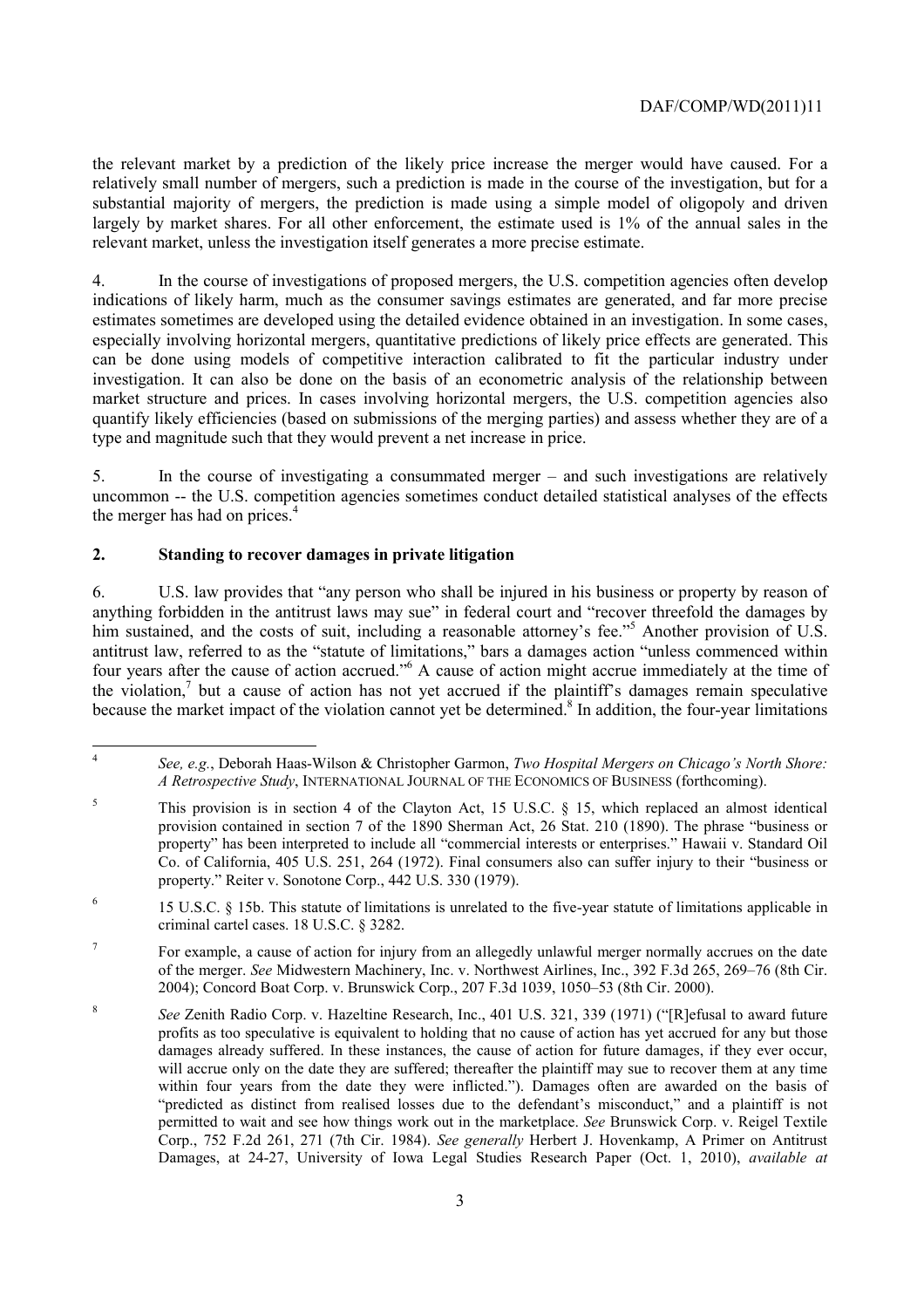period does not begin to run if the defendant's concealment efforts prevent discovery of the violation.<sup>9</sup> Finally, additional acts in furtherance of the violation can restart the four-year limitations period.<sup>10</sup>

 7. As the Supreme Court observed in 1983 in *Associated General Contractors*: "A literal reading of the statute is broad enough to encompass every harm that can be attributed directly or indirectly to the consequences of an antitrust violation."<sup>11</sup> The Court, however, concluded that Congress' intent in enacting the statute was to import "well recognised principles of the common law," including those relating to damages actions.<sup>12</sup> The Court likened "the struggle of federal judges to articulate a precise test to determine whether a party injured by an antitrust violation may recover treble damages" to "the struggle of common-law judges to articulate a precise definition of the concept of 'proximate cause.'"13 After noting that "the infinite variety of claims that may arise make it virtually impossible to announce a black-letter rule that will dictate the result in every case,"14 the Court articulated and applied considerations that had been found important in prior cases. In determining whether a particular damages claim is within the scope of the law, lower courts continue to take guidance from this discussion.<sup>15</sup>

8. One consideration the Court cited was "the nature of the plaintiff's alleged injury."<sup>16</sup> The Court indicated that a key issue is "whether a claim rests at bottom on some abstract conception or speculative measure of harm."17 Such claims present substantial doubt about whether the plaintiff actually suffered a pecuniary injury compensable under the antitrust laws and about the ability of the legal system to verify and quantify the injury.

9. A second consideration was "the chain of causation between the . . . injury and the alleged restraint," in particular "the directness or indirectness of the asserted injury."<sup>18</sup> The Court questioned granting a damages remedy for indirect injuries if there is "an identifiable class of persons whose self-

http://ssrn.com/abstract=1685919, for a discussion of the accuracy required by the courts for measurement of damages.

- exercise of due diligence, could reasonably have known of the offense." Klehr v. A.O. Smith Corp., 521 <sup>9</sup>*See, e.g.*, *In re* Copper Antitrust Litigation, 436 F.3d 782, 791 (7th Cir. 2006); Pinney Dock and Transport Co. v. Penn Central Corp., 838 F.2d 1445, 1465–80 (6d Cir. 1988). For a discussion of the extensive case law on the subject, see 1 ABA SECTION OF ANTITRUST LAW, ANTITRUST LAW DEVELOPMENTS 865–72 (6th ed. 2007); 2 PHILLIP E. AREEDA ET AL., ANTITRUST LAW ¶ 320e, at 318–23 (3d ed. 2007). To take advantage of this doctrine of "fraudulent concealment" a plaintiff must show it "neither knew nor, in the U.S. 179, 195 (1997).
- $10\,$ 10 A new independent act, and not merely a reaffirmation of a previous act, is required to restart the limitations period. *See, e.g.*, Varner v. Peterson Farms, 371 F.3d 1011, 1019 (8th Cir. 2004); DXS, Inc. v. Siemens Medical Systems, Inc., 100 F.3d 462, 467–68 (6th Cir. 1996); Pace Industries, Inc. v. Three Phoenix Co., 813 F.2d 234, 237–39 (9th Cir. 1987).
- 11 Associated General Contractors of California, Inc. v. California State Council of Carpenters, 459 U.S. 519, 529 (1983).
- $12$ <sup>12</sup>*Id.* at 531–33.
- $13$ <sup>13</sup>*Id.* at 535–36.
- $14$ <sup>14</sup>*Id.* at 536.

1

- <sup>15</sup> What follows adopts the organisation of 2A PHILLIP E. AREEDA ET AL., ANTITRUST LAW 1 335d, at 66–70 (3d ed. 2007).
- 16 <sup>16</sup>*Associated General Contractors*, 459 U.S. at 538.
- 17 *Id.* at 543 (quoting Blue Shield of Virginia v. McCready, 457 U.S. 465, 475 n.11 (1982)).
- <sup>18</sup>*Id.* at 540.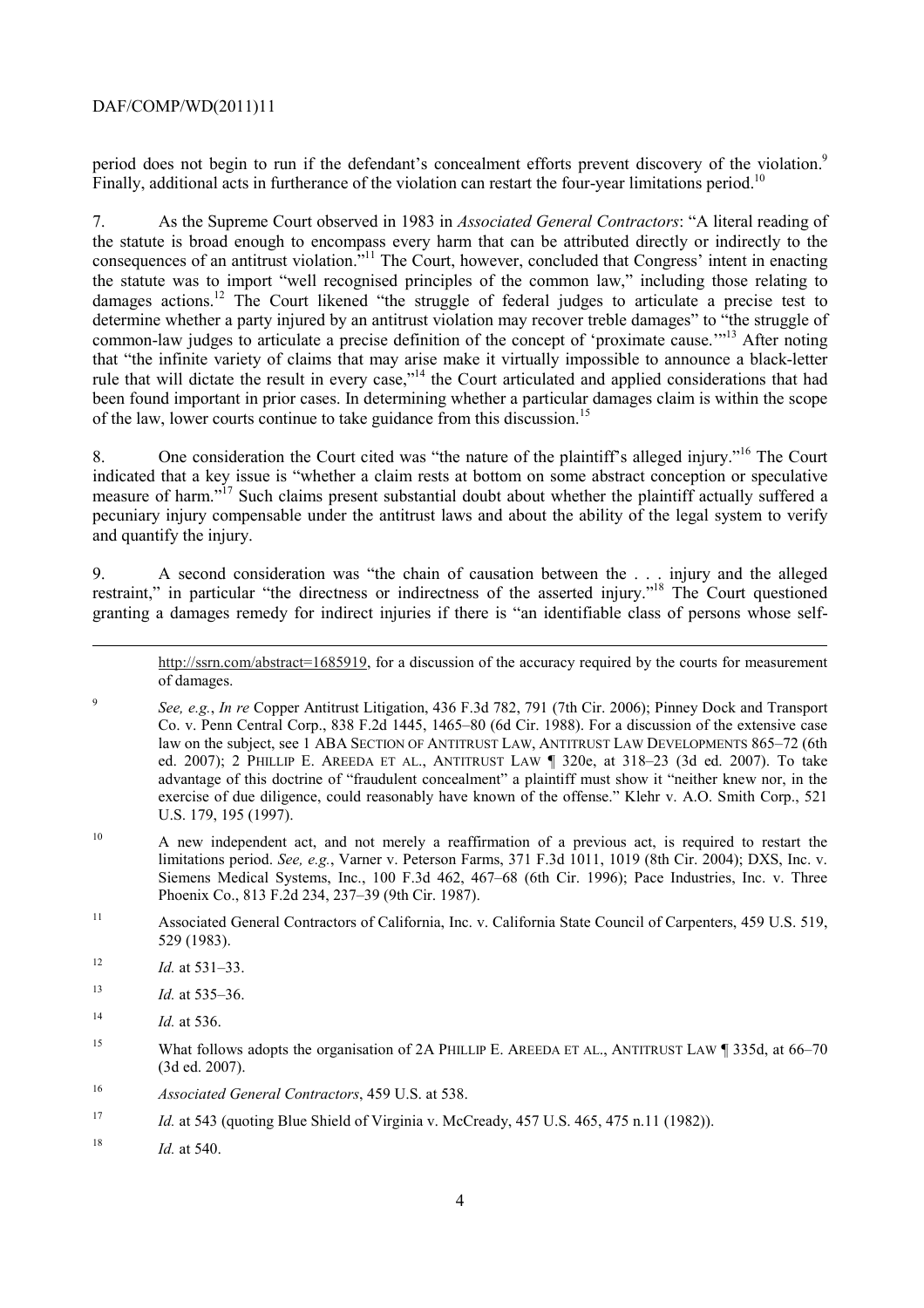interest would normally motivate them to vindicate the public interest in antitrust enforcement."19 The Court also observed that the "strong interest . . . in keeping the scope of complex antitrust trials within judicially manageable limits" militates against entertaining claims based on indirect injuries, as they present "either the risk of duplicate recoveries on the one hand, or the danger of complex apportionment of damages on the other."<sup>20</sup>

10. The Court noted two of its prior decisions avoiding complexities with damages claims involving alleged overcharges. In *Hanover Shoe*, the Court held that direct purchasers that paid overcharges as a consequence of the defendants' antitrust violation could recover the entire overcharge, even if some had been passed on to the plaintiffs' customers.21 In *Illinois Brick*, the Court held that indirect purchasers could not recover overcharges passed on to them by the direct purchasers.<sup>22</sup>

 damages for injuries that are remote from the antitrust violation. The remoteness doctrine bars a claim for 11. The Court also referred to decisions limiting the permissible scope of damages claims in cases not involving alleged overcharges.<sup>23</sup> These decisions hold that antitrust law does not permit the recovery of damages not proximately caused by the alleged antitrust violation, in the specific sense that the injury complained of is derivative from that of another party closer to the violation. The doctrine bars, for example, damages claims by a company's employees, shareholders, and suppliers for injuries derived from injury to the company, even if the latter injury was directly caused by conduct violating the antitrust laws.<sup>24</sup>

12. The third consideration the Supreme Court cited was the plaintiff's marketplace relationship to the defendants and, consequently, whether the plaintiff "would be served or disserved by enhanced competition in the market."<sup>25</sup> The Court reaffirmed its *Brunswick* decision, which articulated the concept of *antitrust injury* as a prerequisite for maintaining an action for damages under the antitrust laws.<sup>26</sup> The plaintiff in that case alleged that the defendant's acquisition of the plaintiff's competitor violated the antitrust laws and was awarded damages based on the profits it would have earned had the acquired competitor shut its doors rather than been kept open by the defendant. The Supreme Court unanimously set aside the damage award on the basis that the plaintiff was not injured "by reason of anything forbidden in the antitrust laws," as the statute requires.<sup>27</sup> The Court held that plaintiffs in antitrust damages actions "must prove more than injury causally linked to" an antitrust violation; they must "prove *antitrust* injury, which is to say injury of a type the antitrust laws were intended to prevent and that flows from that which

 $19$ *Id.* at 542.

 $20$ Id. at 543–44. In the most recent consideration of these issues by the Court, three Justices opined that an antitrust plaintiff lacked standing to sue for damages when "there is only an indirect relationship between the defendant's alleged misconduct and the plaintiff's asserted injury." Verizon Communications Inc. v. Law Offices of Curtis V. Trinko, LLP, 540 U.S. 398, 416–17 (2004) (Stevens, J., concurring). The remaining Justices found it unnecessary to address the plaintiff's standing. *See id.* at 416 n.5.

<sup>&</sup>lt;sup>21</sup> Hanover Shoe, Inc. v. United Shoe Machinery Corp., 392 U.S. 481 (1968).

<sup>&</sup>lt;sup>22</sup> Illinois Brick Co. v. Illinois, 431 U.S. 720 (1977). Damages claims can be filed under both federal and state law, and many of the states permit indirect purchasers to recover damages even though they cannot under federal law.

 $23$ <sup>23</sup>*Associated General Contractors*, 459 U.S. at 533–34 (citing Southern Pacific Co. v. Darnell-Taenzer Lumber Co., 245 U.S. 531, 533 (1918); and Loeb v. Eastman Kodak Co., 183 F. 704, 709 (3d Cir. 1910)).

<sup>24</sup> <sup>24</sup>*See* 2A PHILLIP E. AREEDA ET AL., ANTITRUST LAW ¶¶ 350, 352–53, at 233–48, 253–68 (3d ed. 2007).

<sup>25</sup> <sup>25</sup>*Associated General Contractors*, 459 U.S. at 538–39.

 $26$ Brunswick Corp. v. Pueblo Bowl-O-Mat, Inc., 429 U.S. 477 (1977).

<sup>27</sup>*Id.* at 488.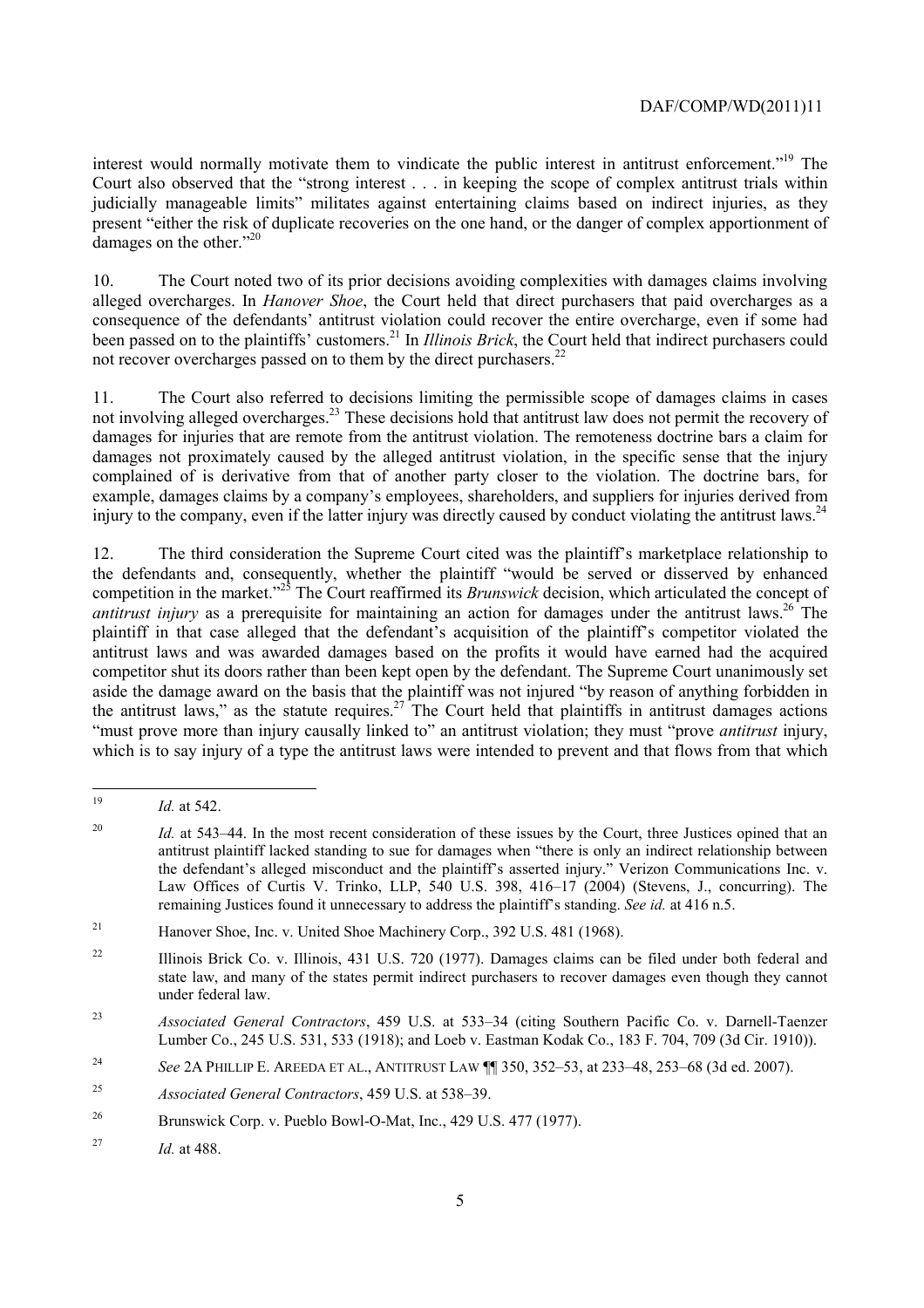makes the defendants' acts unlawful. The injury should reflect the anticompetitive effect either of the violation or of anticompetitive acts made possible by the violation."28

franchised stations through a per se illegal maximum resale price maintenance agreement.<sup>31</sup> The Court concluded that the plaintiff was seeking to recover for losses from intensified competition and that such losses do not constitute antitrust injury.<sup>32</sup> The Court observed that injury from the low prices charged by a 13. The antitrust injury requirement is quite important in private antitrust litigation. Defendants frequently seek dismissal of antitrust suits on the basis that the plaintiff failed to plead injury not only to itself but also to competition, and such motions commonly are granted.29 In *Atlantic Richfield*, the Supreme Court rejected the argument that antitrust injury can be presumed, or need not be shown, when per se illegal conduct by the defendant directly injures the plaintiff.<sup>30</sup> The plaintiff was an independent gasoline retailer that competed with gas stations owned by the defendant and with stations franchised by the defendant. The defendant allegedly cut wholesale prices and forced the pass through of the price cut in its competitor is antitrust injury only if those prices are predatory.<sup>33</sup>

## **3. Compensable injuries**

meaning of [the antitrust laws] to the extent of that overcharge<sup>356</sup> is now firmly ingrained in U.S. antitrust 14. More than a century ago, the first private U.S. damages action associated with cartel activity resulted in damages for overcharges.<sup>34</sup> The amount of damages was determined by multiplying the quantity the plaintiff purchased by the "estimated difference between the just and fair market price of the goods and the price actually paid."35 The "general principle that the victim of an overcharge is damaged within the law.

15. This general principle has profound implications that distinguish the legal construct of overcharge damages from the economic effects of antitrust violations. The differences are clear in the important scenario of a cartel selling to manufacturers that then sell to final consumers. The manufacturers might be able to sue for lost profits, but in practice, they always sue for overcharges, and the manufacturers' overcharge damages differ in fundamental ways from their lost profits.

 $28$ Id. at 489. Subsequently, the Court confirmed that a "showing of antitrust injury is necessary" to maintain an antitrust damages claim. Cargill, Inc. v. Monfort of Colorado, Inc., 479 U.S. 104, 110 n.5 (1986). The same decision held that the antitrust injury requirement also applies when only an injunction is sought.

<sup>&</sup>lt;sup>29</sup> Recent cases in which the dismissal was affirmed on appeal include: Warrior Sports, Inc. v. NCAA, 623 F.3d 281, 286 (6th Cir. 2010); Race Tires America, Inc. v. Hoosier Racing Tire Corp., 614 F.3d 57, 83–84 (3d Cir. 2010); Jebaco, Inc. v. Harrah's Operating Co., Inc., 587 F.3d 314, 318–22 (5th Cir. 2009); NicSand, Inc. v. 3M Co., 507 F.3d 442, 450–59 (6th Cir. 2007) (en banc).

<sup>30</sup> Atlantic Richfield Co. v. USA Petroleum Co., 495 U.S. 328 (1990).

<sup>31</sup>  The *Albrecht* decision was later overruled by the Court in *State Oil Co. v. Khan*, 522 U.S. 3 (1997). 31 At the time, the arrangement was per se illegal pursuant to *Albrecht v. Herald Co.*, 390 U.S. 145 (1968).

<sup>32</sup>*Atlantic Richfield*, 495 U.S. 336–38.

<sup>33</sup>*Id.* at 339–41.

<sup>34</sup> City of Atlanta v. Chattanooga Foundry & Pipe Works, 101 F. 900 (C.C.E.D. Tenn. 1900), *aff'd*, 203 U.S. 390 (1906). In the case of a buyers' cartel, the action would be for underpayments rather than overcharges, and such damages actions certainly are permitted under U.S. law.

<sup>35</sup> <sup>35</sup>*City of Atlanta*, 101 F. at 901.

<sup>36</sup> Hanover Shoe, Inc. v. United Shoe Machinery Corp., 392 U.S. 481, 491 (1968).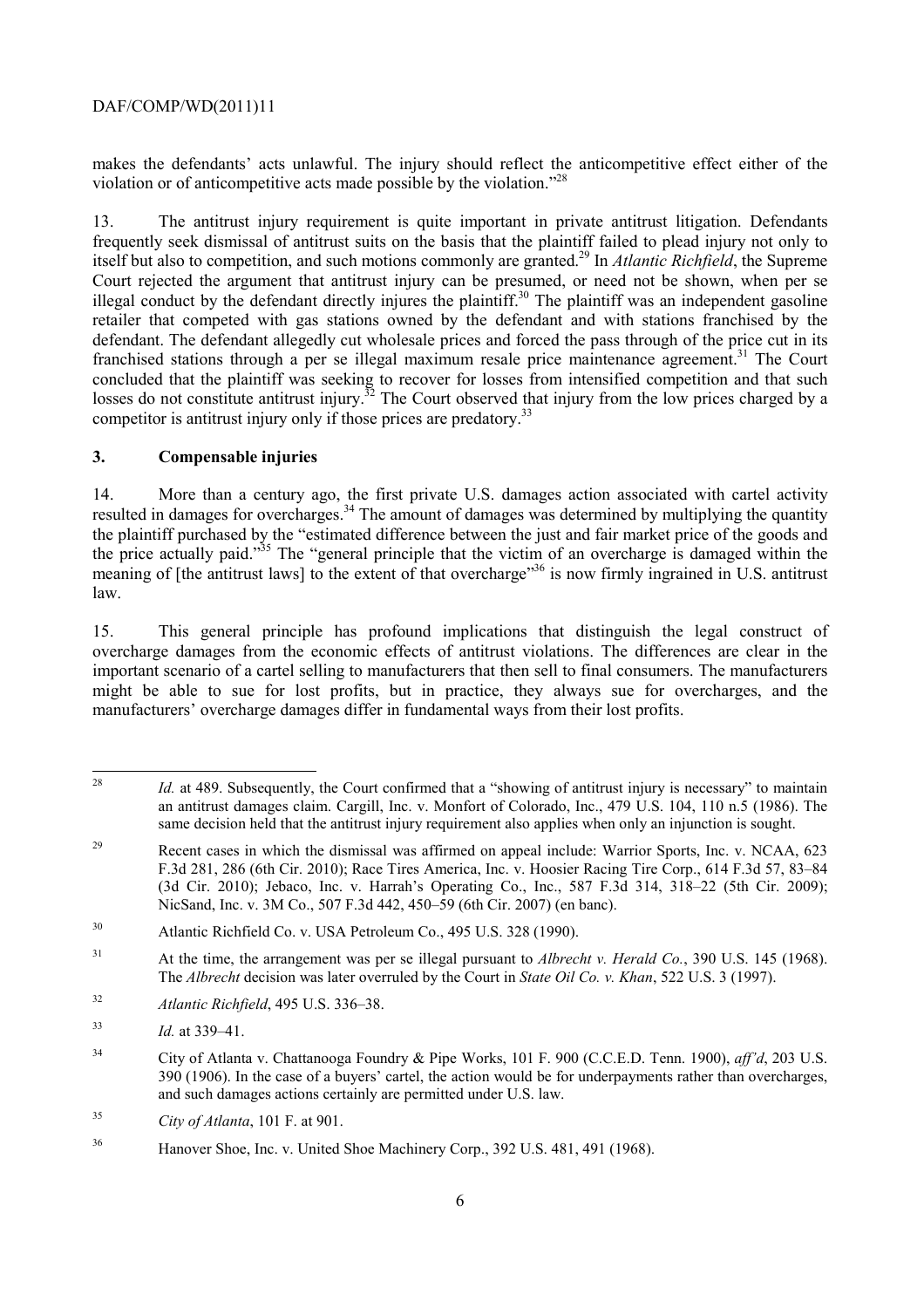16. A host of factors determine the extent to which the cartel overcharge is passed on by the manufacturers, but as a matter of law, they suffer the full overcharge injury and recover the full overcharge damages.<sup>37</sup> Many of the same factors determine the extent to which the manufacturers lose profits on output no longer sold because their prices go up, but as a matter of law, no damage recovery is permitted for input purchases not made. The Supreme Court recognised that economic modeling makes possible, at least in theory, an accounting for all the relevant factors, but the Court perceived substantial difficulty in "measuring the relevant elasticities" and was unwilling to make the "drastic simplifications" economic modeling could require.<sup>38</sup> The Court also concluded that "the longstanding policy of encouraging vigorous" private enforcement of the antitrust laws" was advanced by simplifying damages litigation and concentrating the recovery in the direct purchasers.<sup>39</sup>

17. An issue not entirely settled is whether "umbrella" damage claims are permitted in private litigation. Such claims arise, for example, when not all competitors in a market participate in a cartel. Nonparticipants can be expected to raise price under the umbrella of the cartel, and the customers of the nonparticipants accordingly are injured. The non-participants are not liable for damages, as they did not violate the antitrust laws, but claims could be made against cartel participants by all customers of the nonparticipants. Several decisions rejected such claims,<sup>40</sup> but other decisions are to the contrary.<sup>41</sup>

antitrust violation, but rather only that the antitrust violation was a material cause of the injury.<sup>43</sup> Courts 18. In exclusionary conduct cases (and potentially some other cases), damages claims seek lost profits. A firm driven from the market by exclusionary conduct is entitled to recover a reasonable estimate of the entire stream of profits it otherwise would have earned, including future profits. The firm must demonstrate "injury in fact," i.e., that it suffered injury, and the applicable standard of proof is that generally used in civil cases.<sup>42</sup> A plaintiff need not show that its injury was due solely to the alleged describe the standard of proof for "injury in fact" as more rigorous than that for the amount of damages.<sup>44</sup> A plaintiff can be denied recovery if it is unable to "disaggregate" the damages by separating the impact of the practices found to violate the antitrust laws from the impacts of lawful competition and the plaintiff's own mismanagement or misfortune.45

 $\overline{a}$ *Id.* at 494.

<sup>38</sup> 38 Illinois Brick Co. v. Illinois, 431 U.S. 720, 742 (1977).

<sup>39</sup> <sup>39</sup>*Id.* at 745–46.

 Folding Carton Antitrust Litigation, 88 F.R.D. 211, 218–220 (N.D. Ill. 1980). <sup>40</sup>*E.g.*, Mid-West Paper Products Co. v. Continental Group, Inc., 596 F.2d 573, 583-87 (3d Cir. 1979); *In re* 

<sup>41</sup>*E.g.*, *In re* Beef Industry Antitrust Litigation, 600 F.2d 1148, 1166 n.24 (5th Cir. 1979); *In re* Uranium Antitrust Litigation, 552 F. Supp. 517, 523–26 (N.D. Ill. 1982).

 $42$ <sup>42</sup>*See* Bigelow v. RKO Radio Pictures, Inc., 327 U.S. 251, 264–65 (1946) ("[T]he jury could conclude as a matter of just and reasonable inference from the proof of defendants' wrongful acts and their tendency to injure plaintiffs' business, and from the evidence of the decline in prices, profits and values, not shown to be attributable to other causes, that defendants' wrongful acts had caused damage to the plaintiffs.")

 $43$  sources of injury in fulfilling his burden of proving compensable injury . . . ."). An antitrust plaintiff has a <sup>43</sup>*See* Zenith Radio Corp. v. Hazeltine Research, Inc., 395 U.S. 100, 114 n.9 (1969) ("It is enough that the illegality is shown to be a material cause of the injury; a plaintiff need not exhaust all possible alternative duty to "mitigate" the damages by taking prudent steps to limit the impact of the defendant's unlawful conduct. *See, e.g.*, Pierce v. Ramsey Winch Co., 753 F.2d 416, 436 (5th Cir. 1985); Litton Systems, Inc. v. AT&T Co., 700 F.2d 785, 820 n.47 (2d Cir. 1983).

<sup>44</sup>*See* J. Truett Payne Co. v. Chrysler Motors Corp., 451 U.S. 557, 565–67 (1981).

<sup>45</sup>*See, e.g.*, Image Technical Services, Inc. v. Eastman Kodak Co., 125 F.3d 1195, 1224 (9th Cir. 1997);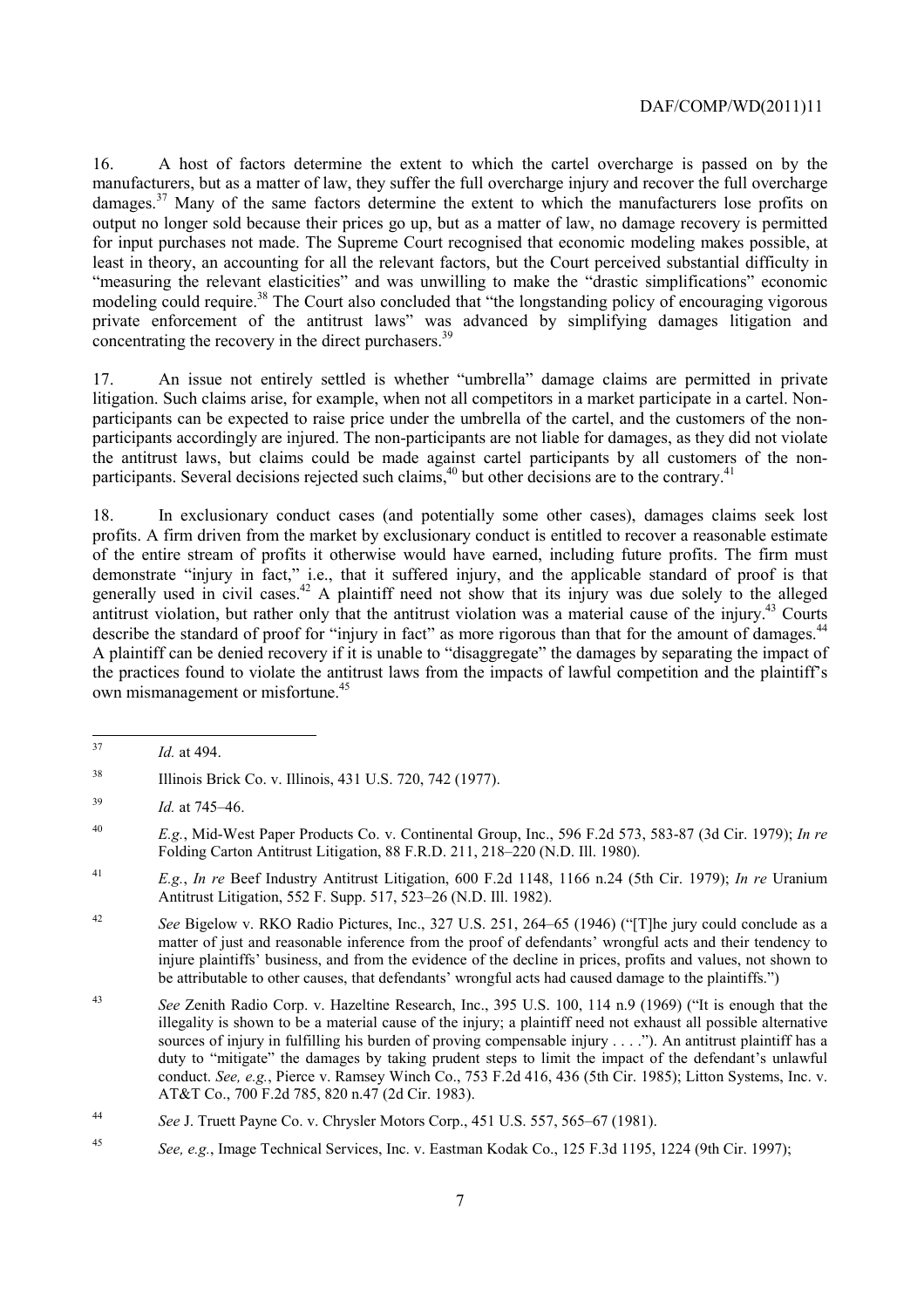1

# **4. Methods for quantifying damages**

19. Proof of damages in private litigation entails a comparison of the plaintiff's actual situation to what its situation would have been but for the unlawful conduct. The plaintiff's experts thus construct a but-for world to the extent required to make the relevant comparison. Little is required under U.S. antitrust law when the injury complained of is an overcharge—only estimating the but-for price. For example, in cartel cases the issue is what the defendants would have charged during the cartel period had they not engaged in cartel activity. Litigants are free to estimate the but-for price in any defensible manner they choose.

20. That estimate can be made in many ways, but most methods used in antitrust damages cases in the United States are forms of before-and-after comparison. Such a comparison could be as simple as comparing the average price paid by the plaintiffs during the cartel activity to the average price they paid before it began or after it ended. But prices are affected by many factors relating to conditions of demand and supply, so a comparison that simple likely would be rejected by a court for failing to account for any such factors.<sup>46</sup> To account for such factors, experts typically employ econometric methods.<sup>47</sup>

 bidders allocated particular weeks to particular suppliers. To estimate the effect of the cartel on prices paid, the winning bid data were compiled from Defense Department data for the period of the conspiracy and for 21. An example relates to a cartel in the supply of frozen perch filets to the U.S. Department of Defense.<sup>48</sup> Purchasing was done through auctions conducted roughly once a week, and a cartel among a year after it ended. To control for the effects of supply and demand conditions, data on fresh perch filets was compiled from public sources. Winning bid prices for frozen perch were then regressed on contemporaneous and lagged prices for fresh perch. Estimation of the cartel's effect was done in two ways. One way estimated a predictive regression equation with data from the cartel period and then forecast prices during the post-cartel period. The other way estimated a predictive regression equation with data for the post-cartel period, then "backcast" prices during the cartel period. Both methods found price effects from the cartel of roughly 20%.

22. If the product in question is simultaneously sold in different locations under both cartel and noncartel conditions, a "difference-in-differences" estimate can be made by combining the information from price movements over time with the information from price differences across locations.<sup>49</sup> This has been done to estimate the price effects of consummated mergers.<sup>50</sup>

23. In one notable private damages litigation—involving the lysine cartel—neither of the opposing experts employed a before-and-after analysis. The plaintiffs' expert argued that, but for the cartel, the price

City of Vernon v. Southern California Edison Co., 955 F.2d 1361, 1371–73 (9th Cir. 1992); Farley Transportation Co. v. Santa Fe Trail Transportation Co., 786 F.2d 1342, 1352 (9th Cir. 1985).

- 46 See the discussion below on the admissibility of expert opinions.
- ¶¶ 394–95, at 354–400 (3d ed. 2007); PETER DAVIS & ELIANA GARCÉS, QUANTITATIVE TECHNIQUES FOR 47 For detailed, but not excessively technical discussions, see ABA SECTION OF ANTITRUST LAW, PROVING ANTITRUST DAMAGES 130–74, 180–216 (2d ed. 2010); 2A PHILLIP E. AREEDA ET AL., ANTITRUST LAW COMPETITION AND ANTITRUST ANALYSIS 354–59 (2010).
- 48 <sup>48</sup>*See* Luke M. Froeb, Robert A. Koyak & Gregory J. Werden, *What is the Effect of Bid-Rigging on Prices?*, 42 ECONOMICS LETTERS 419 (1993).
- 49 <sup>49</sup>*See* ABA SECTION OF ANTITRUST LAW, *supra* note 49, at 174–76.
- <sup>50</sup>*See, e.g.*, Christopher T. Taylor & Daniel S Hosken, *The Economic Effects of the Marathon-Ashland Joint Venture: The Importance of Industry Supply Shocks and Vertical Market Structure*, 55 JOURNAL OF INDUSTRIAL ECONOMICS 1467 (2007).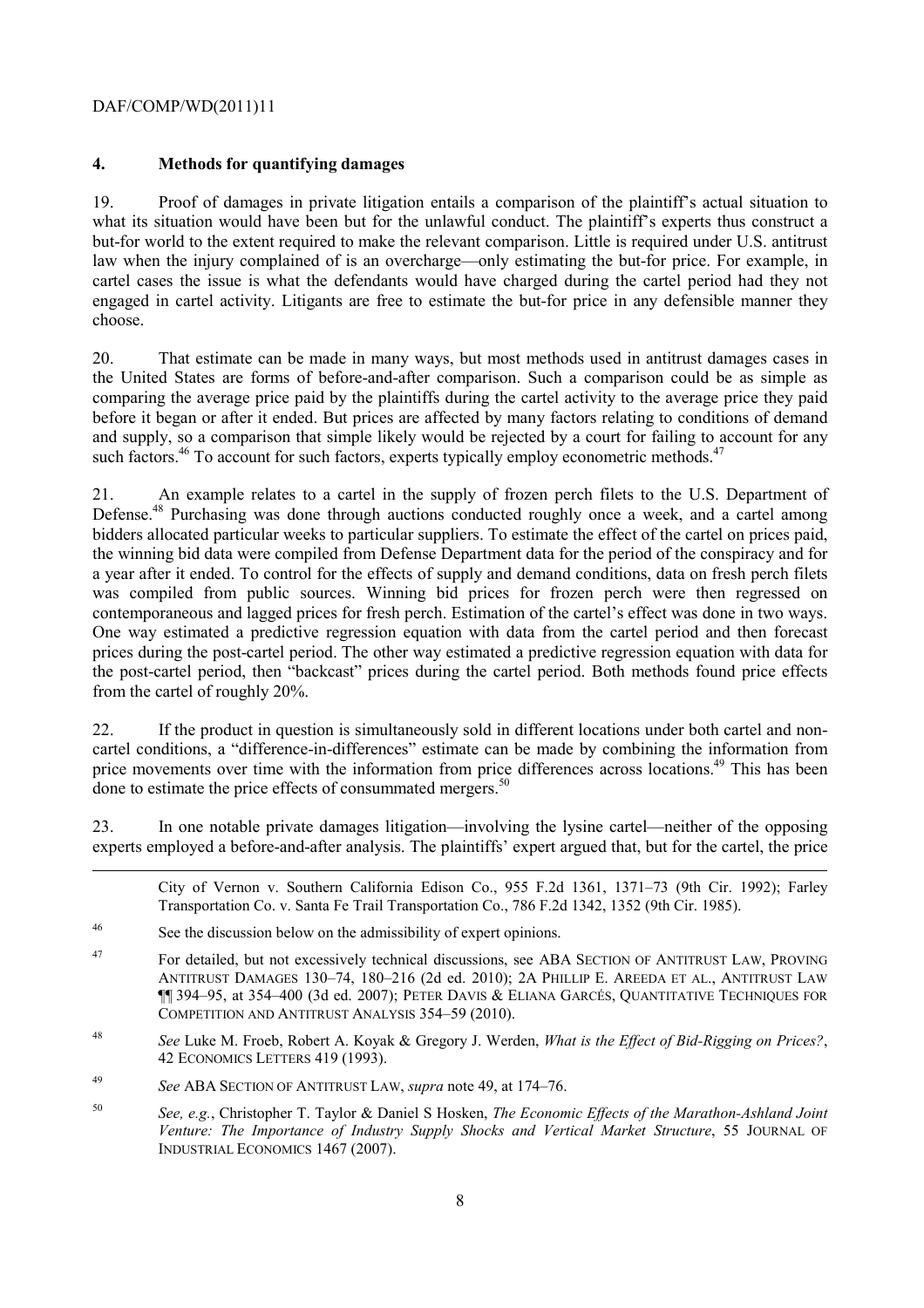would have been equal to marginal cost, and hence predicted the but-for price by estimating marginal cost.<sup>51</sup> The defendants' expert argued that the but-for price would have been well in excess of marginal cost and predicted the but-for price using a standard model of oligopoly.<sup>52</sup> Not surprisingly, the estimates differed substantially. Because the case was settled, we cannot know how a jury would have resolved the dispute.

24. Overcharge damages are sought in many private antitrust cases other than cartel cases, and can be estimated in similar ways in most such cases. However, some antitrust damage actions seek damages of a very different sort, as when the plaintiff alleges that the defendant's unlawful exclusionary conduct forced it out of business or otherwise unlawfully deprived it of profits. As the Supreme Court has observed, "It lhe vagaries of the marketplace usually deny us sure knowledge of what plaintiff's situation would have been in the absence of the defendant's antitrust violation."53 Thus, the Court has instructed the lower courts to "observe the practical limits of the burden of proof which may be demanded of a treble-damage plaintiff who seeks recovery for injuries from a partial or total exclusion from a market; damage issues in these cases are rarely susceptible of the kind of concrete, detailed proof of injury which is available in other contexts."54

25. Damages litigation involving exclusionary conduct has produced little guidance on how lost profits should be estimated. The few cases litigated to judgment are nearly always tried to a jury, which does not produce any commentary on its assessment of damages. Damage awards in these cases have been appealed, but the decisions in those appeals have not articulated limiting principles. One observation from the litigated cases is that plaintiffs typically do not use econometrics or economic modeling to estimate lost profits damages,<sup>55</sup> but rather rely on financial analysis to project what their profits would have been.<sup>56</sup> Such projections can depend a great deal on assumptions regarding future marketplace success of the plaintiffs.

#### **5. Pass-on defense**

26. The pass-on defense has not been a significant issue in federal litigation in the United States for the last half century. In 1968 the Supreme Court almost entirely precluded this defense.<sup>57</sup> The case

<sup>51</sup> John M. Connor, *"Our Customers Are Our Enemies": The Lysine Cartel of 1992–1995*, 18 REVIEW OF INDUSTRIAL ORGANISATION 5 (2001).

<sup>52</sup> 52 Lawrence J. White, *Lysine and Price Fixing: How Long? How Severe?*, 18 REVIEW OF INDUSTRIAL ORGANISATION 23 (2001). For more on the use of models of competitive interaction to estimate but-for prices, see DAVIS & GARCÉS, *supra* note 49, at 353, 364–68.

<sup>53</sup> 53 J. Truett Payne Co. v. Chrysler Motors Corp., 451 U.S. 557, 566 (1981).

<sup>54</sup> Zenith Radio Corp. v. Hazeltine Research, Inc., 395 U.S. 100, 123 (1969).

<sup>55</sup> Econometrics was used, however, in one leading case. *See* Conwood Co., L.P. v. United States Tobacco Co., 290 F. 3d 768, 780 (6th Cir. 2002). The damage analysis employed by the plaintiff is discussed in detail and criticised by David H. Kaye, *The Dynamics of* Daubert: *Methodology, Conclusions, and Fit in Statistical and Econometric Studies*, 87 VIRGINIA LAW REVIEW 1933, 1988–2013 (2001); Motion for Leave to File Brief and Brief of Washington Legal Foundation, Stephen E. Fienberg, Franklin M. Fisher, Daniel L. Mcfadden, and Daniel L. Rubinfeld as *Amici Curiae* in Support of Petitioners, United States Tobacco v. Conwood Co., L.P. (No. 02-603), available at http://www.law.berkeley.edu/faculty/rubinfeldd/Profile/publications/rubinfeld\_Daubert-Amicus%20Brief.pdf.

<sup>56</sup>  Hovenkamp, A Primer on Antitrust Damages at 41–50, 52–56, University of Iowa Legal Studies Research 56 This analysis is described by ABA SECTION OF ANTITRUST LAW, *supra* note 49, at 89–124; Herbert J. Paper (Oct. 1, 2010), *available at* http://ssrn.com/abstract=1685919.

<sup>57</sup> Hanover Shoe, Inc. v. United Shoe Machinery Corp., 392 U.S. 481 (1968).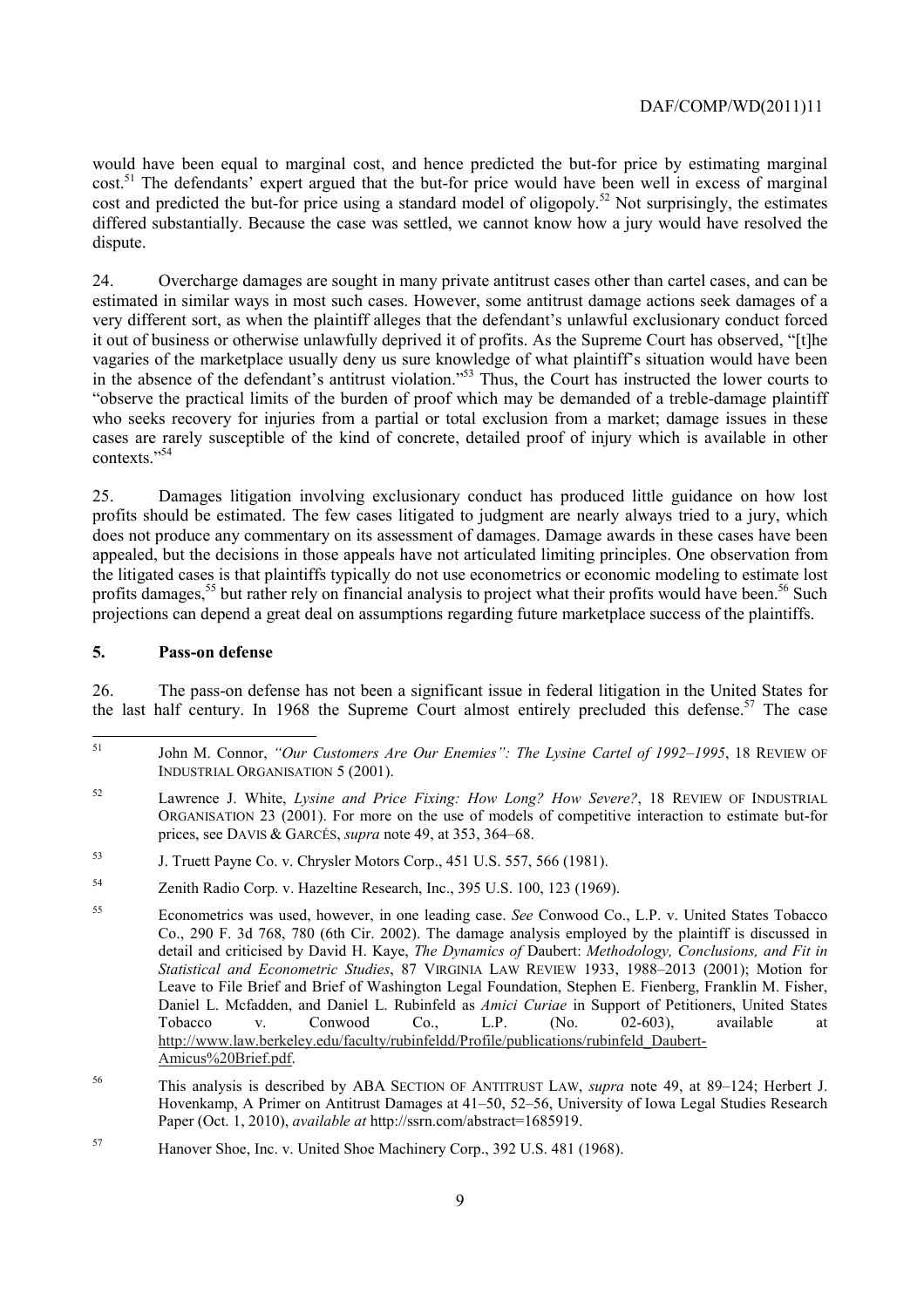concerned overcharges associated with unlawful monopolisation of machinery used to make shoes. The defendant argued that the plaintiff, which manufactured shoes using the machines, suffered no injury because the overcharge had been passed on through higher prices for shoes. The Supreme Court found exceedingly unlikely the prospect that a plaintiff paying an overcharge would suffer no injury at all, and the Court concluded that analysing pass-on would substantially complicate litigation. Consequently, as a general rule, the Court precluded a pass-on defense.

 involve the complexities it had sought to avoid. The Court again suggested an exception if the direct 27. The Court entertained a possible exception to this rule in cases in which circumstances make it "easy to prove" the plaintiff "has not been damaged." The Court suggested that an exception might be made if the direct purchaser sold under a "pre-existing 'cost-plus' contract." In a subsequent case, however, the Court rejected making exceptions to the general rule for special cases, including a proposed exception when a regulated public utility passes on  $100\%$  of the overcharge.<sup>58</sup> The Court's reasoning in part was that total and immediate pass on is far from assured, so cases involving regulated utilities would purchaser sold under a "pre-existing cost-plus contract."<sup>59</sup>

## **6. Data availability**

wrongdoer is not entitled to complain that they cannot be measured with the exactness and precision ..."<sup>61</sup> 28. The data used in damages cases comes from a variety of sources. The plaintiffs normally have data relating to their purchases, and they have access to various public sources. In addition, they can obtain any relevant data and documents in the possession of the defendants. So far as the U.S. competition agencies are aware, unavailability of data has not been a significant bar to damages recovery. One reason is that significant uncertainty as to the amount of the damages does not stand in the way of recovery: reasonable approximations are sufficient.<sup>60</sup> Long ago, the Supreme Court held that, "while the damages" may not be determined by mere speculation or guess, it will be enough if the evidence show the extent of the damages as a matter of just and reasonable inference, although the result be only approximate. The

## **7. Integration of economics into the legal process**

29. In antitrust damages litigation, both plaintiffs and defendants offer the opinions of experts, usually economists, who analyse the data and documents. The admissibility of expert opinions is subject to challenge under rules of evidence. Challenges to expert testimony in antitrust cases are common, and many have been successful.<sup>62</sup> Opinions on damages have been excluded because of serious defects in the underlying methodology and because of an apparent absence of any analytic basis for the opinion.<sup>63</sup> In one

 $58$ Kansas v. Utilicorp United Inc., 497 U.S. 199 (1990).

<sup>59</sup>*Id.* at 218.

<sup>60</sup>  rule would enable the wrongdoer to profit by his wrongdoing at the expense of his victim."). <sup>60</sup>*See* Bigelow v. RKO Radio Pictures, Inc., 327 U.S. 251, 264 (1946) ("[T]he jury may make a just and reasonable estimate of the damage based on relevant data, and render its verdict accordingly. . . . Any other

<sup>61</sup> Story Parchment Co. v. Patterson Parchment Paper Co., 282 U.S. 555, 563 (1931).

<sup>62</sup> <sup>62</sup>*See generally* Gregory J. Werden, *The Admissibility of Expert Testimony*, *in* ABA SECTION OF ANTITRUST LAW, 1 ISSUES IN COMPETITION LAW AND POLICY 801 (W. Dale Collins ed., 2008).

<sup>63</sup> <sup>63</sup>*See, e.g.*, Craftsmen Limousine, Inc. v. Ford Motor Co., 363 F.3d 761, 776–77 (8th Cir. 2004); Blue Dane Simmental Corp. v. American Simmental Association, 178 F.3d 1035, 1040–41 (8th Cir. 1999); Freeland v. AT&T Corp., 238 F.R.D. 130, 143–49 (S.D.N.Y. 2006).